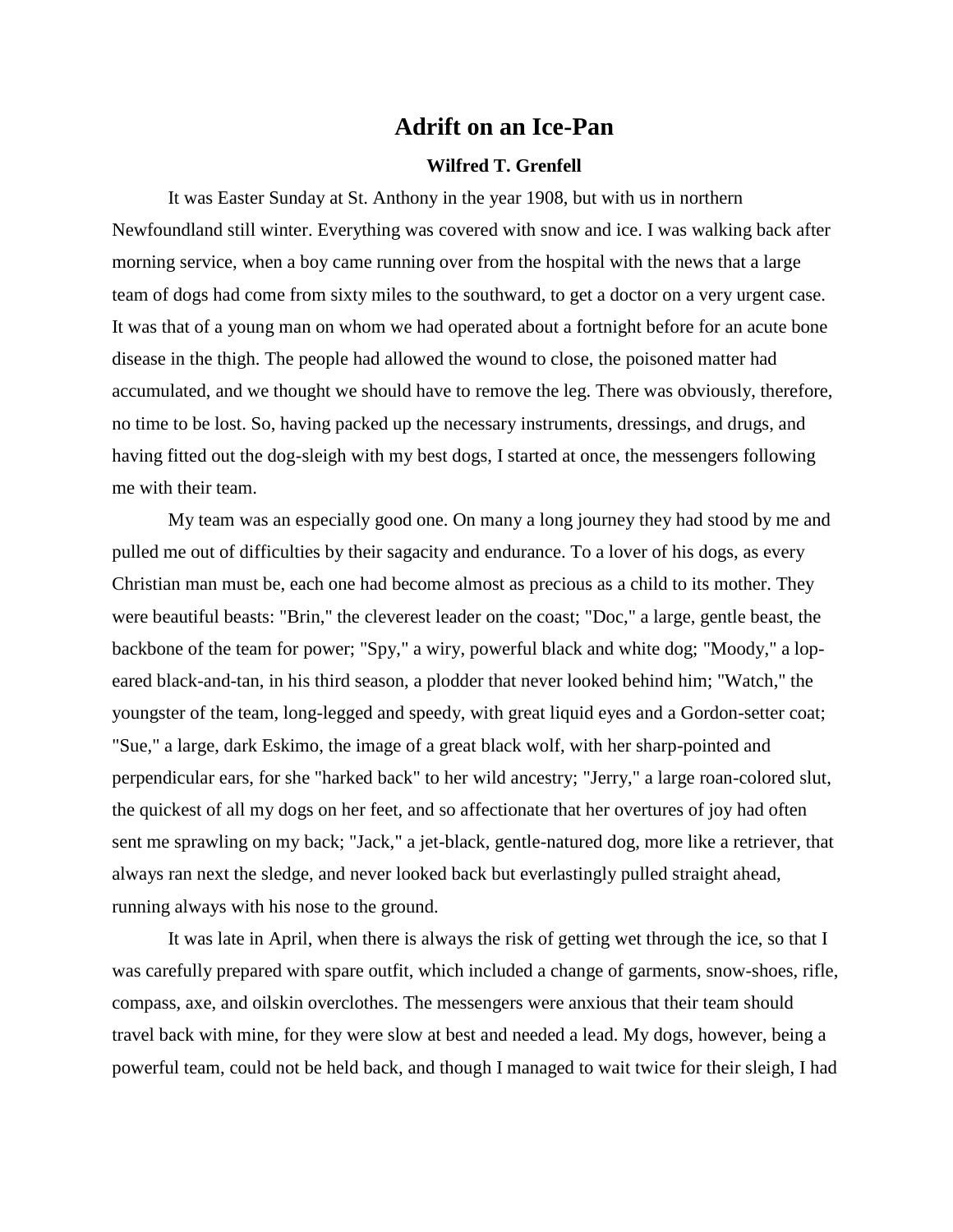reached a village about twenty miles on the journey before nightfall, and had fed the dogs, and was gathering a few people for prayers when they caught me up.

During the night the wind shifted to the northeast, which brought in fog and rain, softened the snow, and made travelling very bad, besides heaving a heavy sea into the bay. Our drive next morning would be somewhat over forty miles, the first ten miles on an arm of the sea, on salt-water ice.

In order not to be separated too long from my friends, I sent them ahead two hours before me, appointing a rendezvous in a log tilt that we have built in the woods as a halfway house. There is no one living on all that long coast-line, and to provide against accidents—which have happened more than once—we built this hut to keep dry clothing, food, and drugs in.

The first rain of the year was falling when I started, and I was obliged to keep on what we call the "ballicaters," or ice barricades, much farther up the bay than I had expected. The sea of the night before had smashed the ponderous covering of ice right to the landwash. There were great gaping chasms between the enormous blocks, which we call pans, and half a mile out it was all clear water.

An island three miles out had preserved a bridge of ice, however, and by crossing a few cracks I managed to reach it. From the island it was four miles across to a rocky promontory,—a course that would be several miles shorter than going round the shore. Here as far as the eye could reach the ice seemed good, though it was very rough. Obviously, it had been smashed up by the sea and then packed in again by the strong wind from the northeast, and I thought it had frozen together solid.

All went well till I was about a quarter of a mile from the landing-point. Then the wind suddenly fell, and I noticed that I was travelling over loose "sish," which was like porridge and probably many feet deep. By stabbing down, I could drive my whip-handle through the thin coating of young ice that was floating on it. The sish ice consists of the tiny fragments where the large pans have been pounding together on the heaving sea, like the stones of Freya's grinding mill.

So quickly did the wind now come off shore, and so quickly did the packed "slob," relieved of the wind pressure, "run abroad," that already I could not see one pan larger than ten feet square; moreover, the ice was loosening so rapidly that I saw that retreat was absolutely impossible. Neither was there any way to get off the little pan I was surveying from.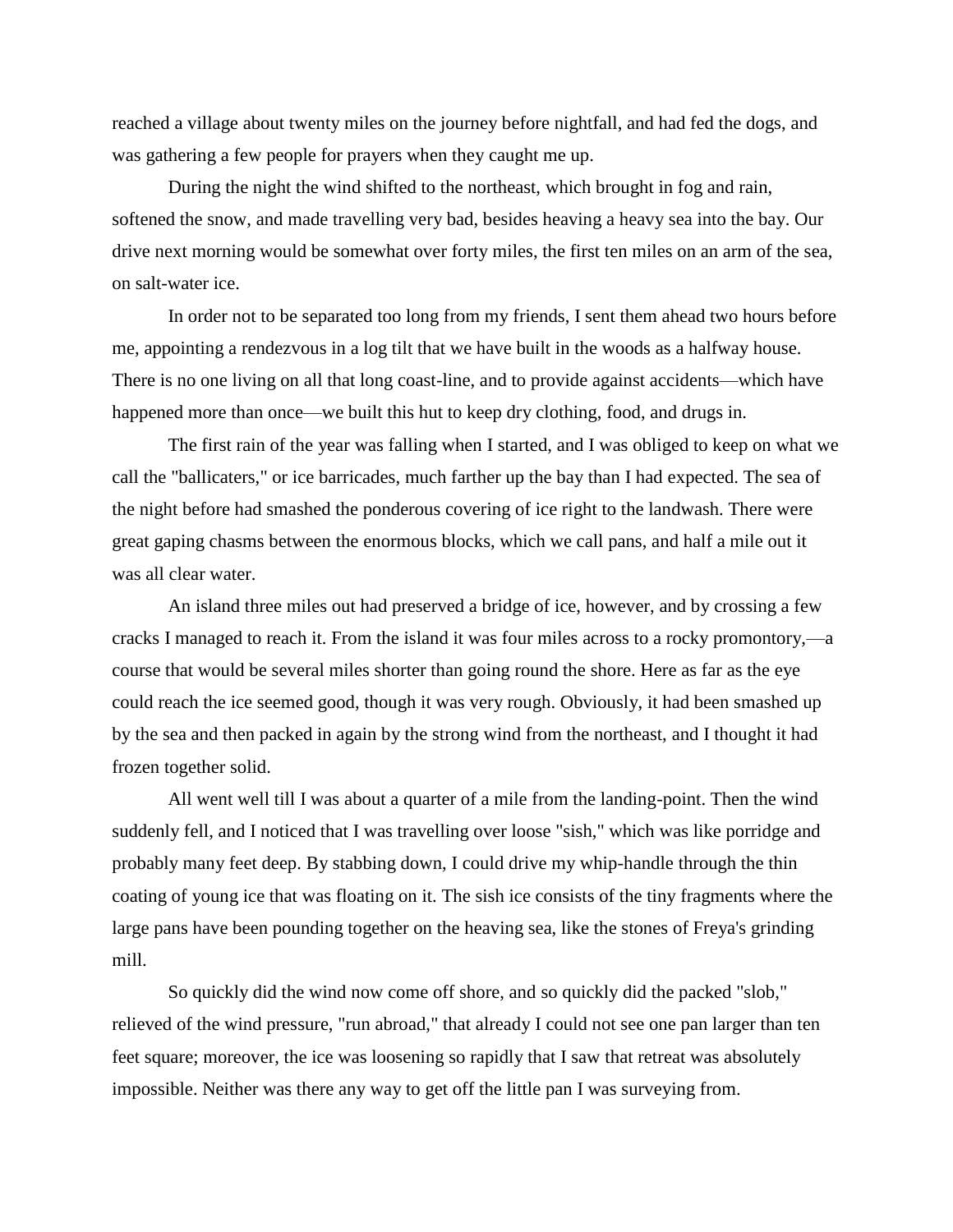There was not a moment to lose. I tore off my oilskins, threw myself on my hands and knees by the side of the komatik to give a larger base to hold, and shouted to my team to go ahead for the shore. Before we had gone twenty yards, the dogs got frightened, hesitated for a moment, and the komatik instantly sank into the slob. It was necessary then for the dogs to pull much harder, so that they now began to sink in also.

Earlier in the season the father of the very boy I was going to operate on had been drowned in this same way, his dogs tangling their traces around him in the slob. This flashed into my mind, and I managed to loosen my sheath-knife, scramble forward, find the traces in the water, and cut them, holding on to the leader's trace wound round my wrist.

Being in the water I could see no piece of ice that would bear anything up. But there was as it happened a piece of snow, frozen together like a large snowball, about twenty-five yards away, near where my leading dog, "Brin," was wallowing in the slob. Upon this he very shortly climbed, his long trace of ten fathoms almost reaching there before he went into the water.

This dog has weird black markings on his face, giving him the appearance of wearing a perpetual grin. After climbing out on the snow as if it were the most natural position in the world he deliberately shook the ice and water from his long coat, and then turned round to look for me. As he sat perched up there out of the water he seemed to be grinning with satisfaction. The other dogs were hopelessly bogged. Indeed, we were like flies in treacle.

Gradually, I hauled myself along the line that was still tied to my wrist, till without any warning the dog turned round and slipped out of his harness, and then once more turned his grinning face to where I was struggling.

It was impossible to make any progress through the sish ice by swimming, so I lay there and thought all would soon be over, only wondering if any one would ever know how it happened. There was no particular horror attached to it, and in fact I began to feel drowsy, as if I could easily go to sleep, when suddenly I saw the trace of another big dog that had himself gone through before he reached the pan, and though he was close to it was quite unable to force his way out. Along this I hauled myself, using him as a bow anchor, but much bothered by the other dogs as I passed them, one of which got on my shoulder, pushing me farther down into the ice. There was only a yard or so more when I had passed my living anchor, and soon I lay with my dogs around me on the little piece of slob ice. I had to help them on to it, working them through the lane that I had made.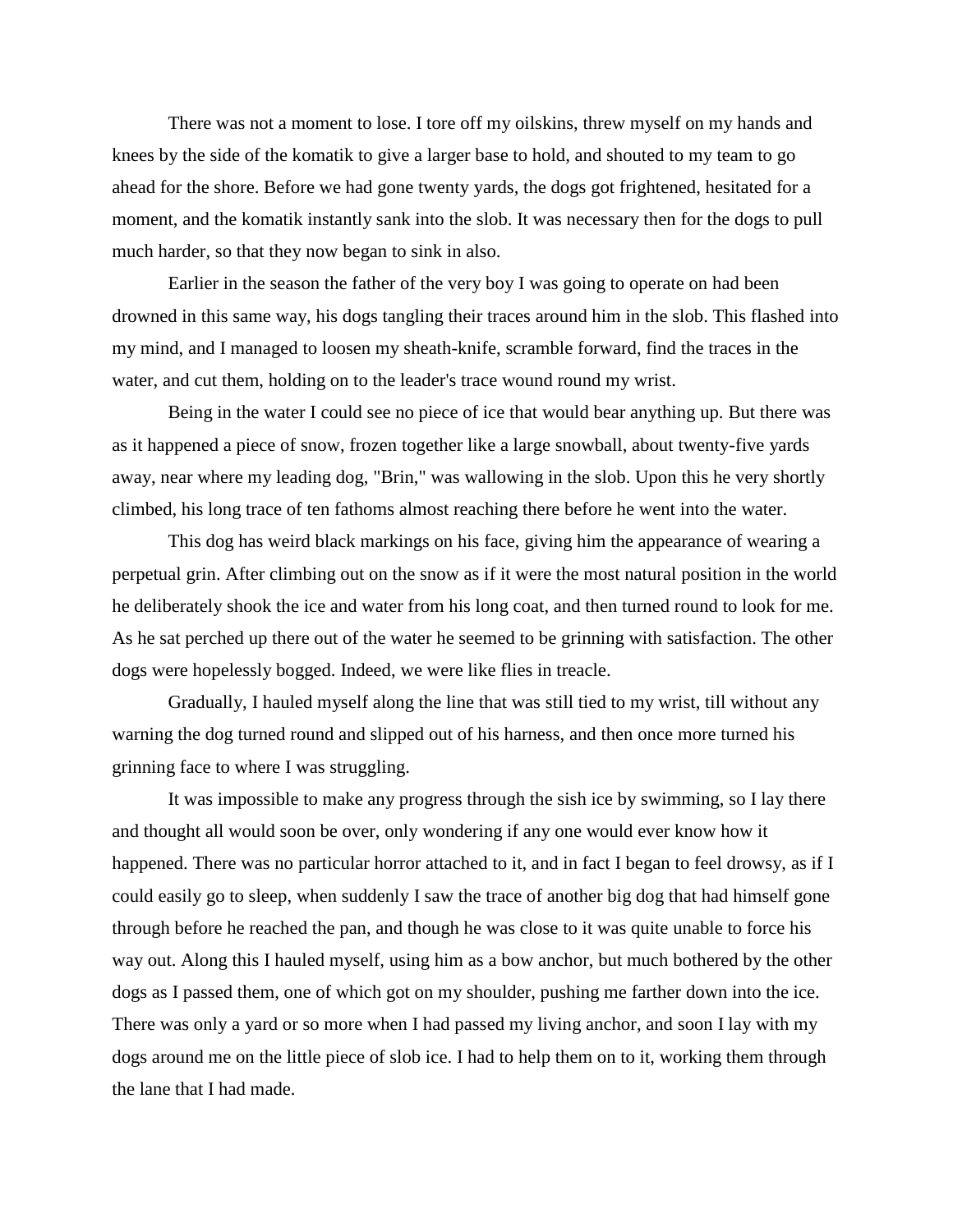The piece of ice we were on was so small it was obvious we must soon all be drowned, if we remained upon it as it drifted seaward into more open water. If we were to save our lives, no time was to be lost. When I stood up, I could see about twenty yards away a larger pan floating amidst the sish, like a great flat raft, and if we could get on to it we should postpone at least for a time the death that already seemed almost inevitable. It was impossible to reach it without a life line, as I had already learned to my cost, and the next problem was how to get one there. Marvelous to relate, when I had first fallen through, after I had cut the dogs adrift without any hope left of saving myself, I had not let my knife sink, but had fastened it by two half hitches to the back of one of the dogs. To my great joy there it was still, and shortly I was at work cutting all the sealskin traces still hanging from the dogs' harnesses, and splicing them together into one long line. These I divided and fastened to the backs of my two leaders, tying the near ends round my two wrists. I then pointed out to "Brin" the pan I wanted to reach and tried my best to make them go ahead, giving them the full length of my lines from two coils. My long sealskin moccasins, reaching to my thigh, were full of ice and water. These I took off and tied separately on the dogs' backs. My coat, hat, gloves, and overalls I had already lost. At first, nothing would induce the two dogs to move, and though I threw them off the pan two or three times, they struggled back upon it, which perhaps was only natural, because as soon as they fell through they could see nowhere else to make for. To me, however, this seemed to spell "the end." Fortunately, I had with me a small black spaniel, almost a featherweight, with large furry paws, called "Jack," who acts as my mascot and incidentally as my retriever. This at once flashed into my mind, and I felt I had still one more chance for life. So I spoke to him and showed him the direction, and then threw a piece of ice toward the desired goal. Without a moment's hesitation he made a dash for it, and to my great joy got there safely, the tough scale of sea ice carrying his weight bravely. At once I shouted to him to "lie down," and this, too, he immediately did, looking like a little black fuzz ball on the white setting. My leaders could now see him seated there on the new piece of floe, and when once more I threw them off they understood what I wanted, and fought their way to where they saw the spaniel, carrying with them the line that gave me the one chance for my life. The other dogs followed them, and after painful struggling, all got out again except one. Taking all the run that I could get on my little pan, I made a dive, slithering with the impetus along the surface till once more I sank through. After a long fight, however, I was able to haul myself by the long traces on to this new pan, having taken care beforehand to tie the harnesses to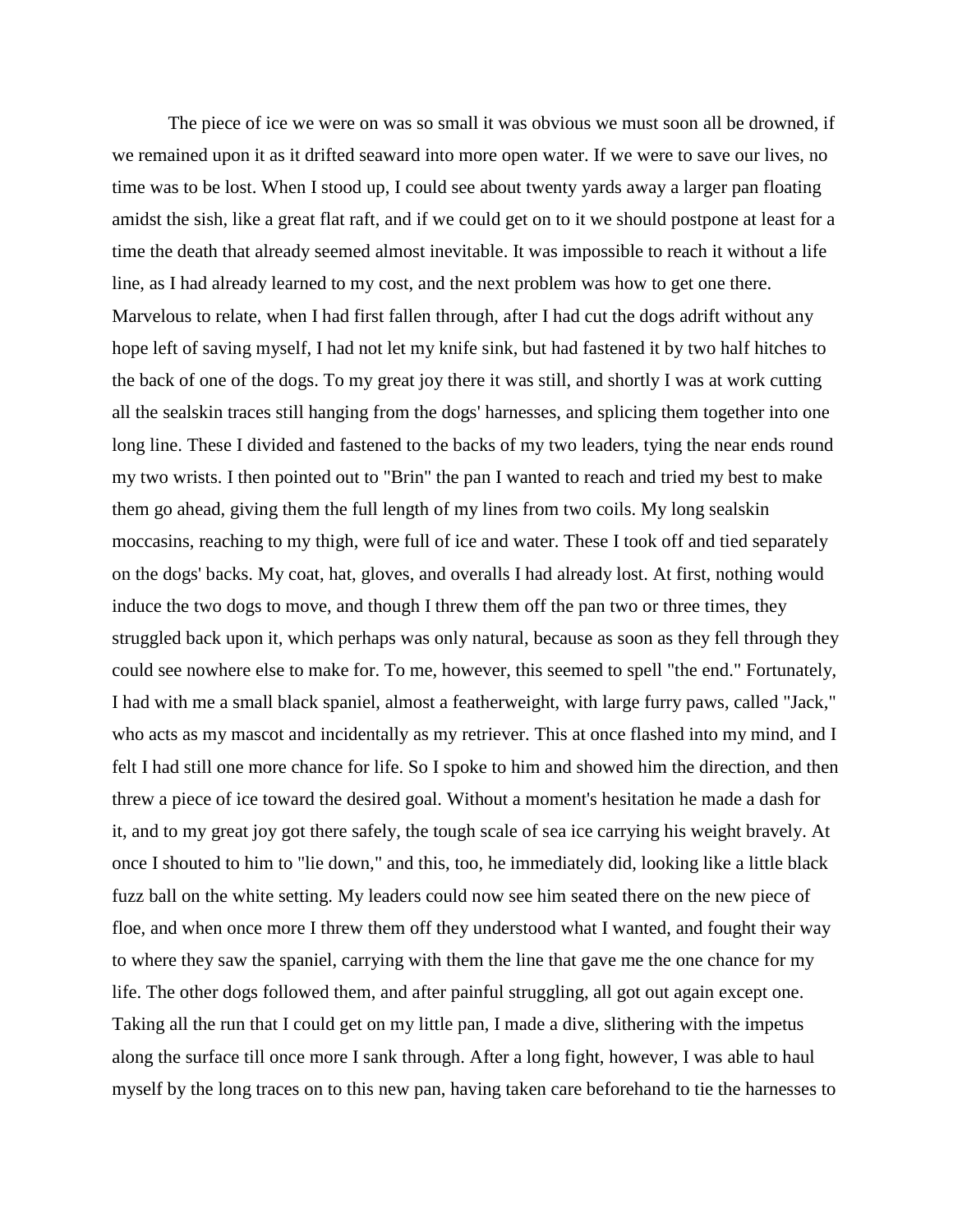which I was holding under the dogs' bellies, so that they could not slip them off. But alas! the pan I was now on was not large enough to bear us and was already beginning to sink, so this process had to be repeated immediately.

I now realized that, though we had been working toward the shore, we had been losing ground all the time, for the off-shore wind had already driven us a hundred yards farther out. But the widening gap kept full of the pounded ice, through which no man could possibly go.

I had decided I would rather stake my chances on a long swim even than perish by inches on the floe, as there was no likelihood whatever of being seen and rescued. But, keenly though I watched, not a streak even of clear water appeared, the interminable sish rising from below and filling every gap as it appeared. We were now resting on a piece of ice about ten by twelve feet, which, as I found when I came to examine it, was not ice at all, but simply snow-covered slob frozen into a mass, and I feared it would very soon break up in the general turmoil of the heavy sea, which was increasing as the ice drove off shore before the wind.

At first we drifted in the direction of a rocky point on which a heavy surf was breaking. Here I thought once again to swim ashore. But suddenly we struck a rock. A large piece broke off the already small pan, and what was left swung round in the backwash, and started right out to sea.

There was nothing for it now but to hope for a rescue. Alas! there was little possibility of being seen. As I have already mentioned, no one lives around this big bay. My only hope was that the other komatik, knowing I was alone and had failed to keep my tryst, would perhaps come back to look for me. This, however, as it proved, they did not do.

The westerly wind was rising all the time, our coldest wind at this time of the year, coming as it does over the Gulf ice. It was tantalizing, as I stood with next to nothing on, the wind going through me and every stitch soaked in ice-water, to see my well-stocked komatik some fifty yards away. It was still above water, with food, hot tea in a thermos bottle, dry clothing, matches, wood, and everything on it for making a fire to attract attention.

It is easy to see a dark object on the ice in the daytime, for the gorgeous whiteness shows off the least thing. But the tops of bushes and large pieces of kelp have often deceived those looking out. Moreover, within our memory no man has been thus adrift on the bay ice. The chances were about one in a thousand that I should be seen at all, and if I were seen, I should probably be mistaken for some piece of refuse.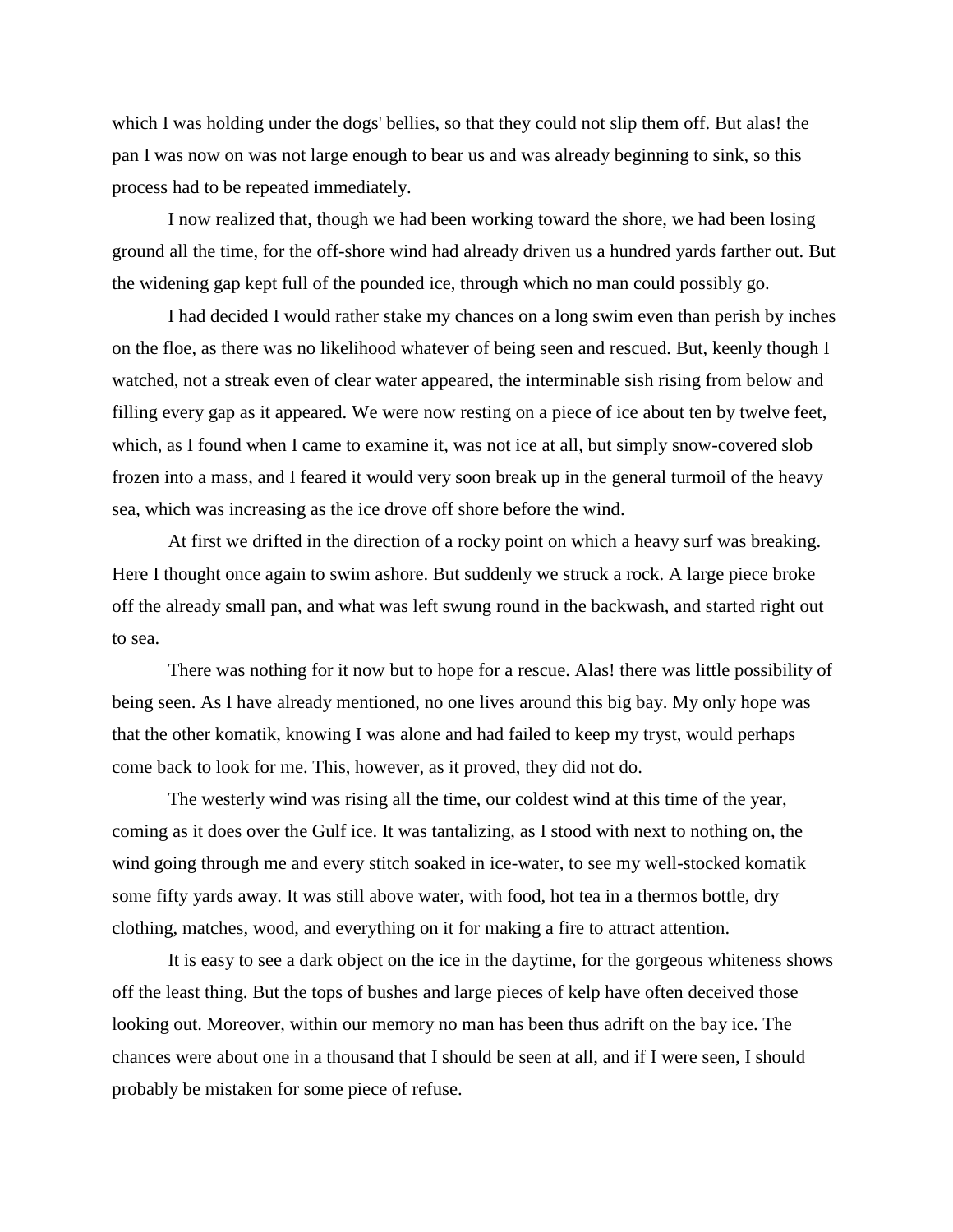To keep from freezing, I cut off my long moccasins down to the feet, strung out some line, split the legs, and made a kind of jacket, which protected my back from the wind down as far as the waist. I have this jacket still, and my friends assure me it would make a good Sunday garment.

I had not drifted more than half a mile before I saw my poor komatik disappear through the ice, which was every minute loosening up into the small pans that it consisted of, and it seemed like a friend gone and one more tie with home and safety lost. To the northward, about a mile distant, lay the mainland along which I had passed so merrily in the morning,—only, it seemed, a few moments before.

By mid-day I had passed the island to which I had crossed on the ice bridge. I could see that the bridge was gone now. If I could reach the island I should only be marooned and destined to die of starvation. But there was little chance of that, for I was rapidly driving into the ever widening bay.

It was scarcely safe to move on my small ice raft, for fear of breaking it. Yet I saw I must have the skins of some of my dogs,—of which I had eight on the pan,—if I was to live the night out. There was now some three to five miles between me and the north side of the bay. There, immense pans of Arctic ice, surging to and fro on the heavy ground seas, were thundering into the cliffs like medieval battering-rams. It was evident that, even if seen, I could hope for no help from that quarter before night. No boat could live through the surf.

Unwinding the sealskin traces from my waist, round which I had wound them to keep the dogs from eating them, I made a slip-knot, passed it over the first dog's head, tied it round my foot close to his neck, threw him on his back, and stabbed him in the heart. Poor beast! I loved him like a friend,—a beautiful dog,—but we could not all hope to live. In fact, I had no hope any of us would, at that time, but it seemed better to die fighting.

In spite of my care the struggling dog bit me rather badly in the leg. I suppose my numb hands prevented my holding his throat as I could ordinarily do. Moreover, I must hold the knife in the wound to the end, as blood on the fur would freeze solid and make the skin useless. In this way I sacrificed two more large dogs, receiving only one more bite, though I fully expected that the pan I was on would break up in the struggle. The other dogs, who were licking their coats and trying to get dry, apparently took no notice of the fate of their comrades,—but I was very careful to prevent the dying dogs crying out, for the noise of fighting would probably have been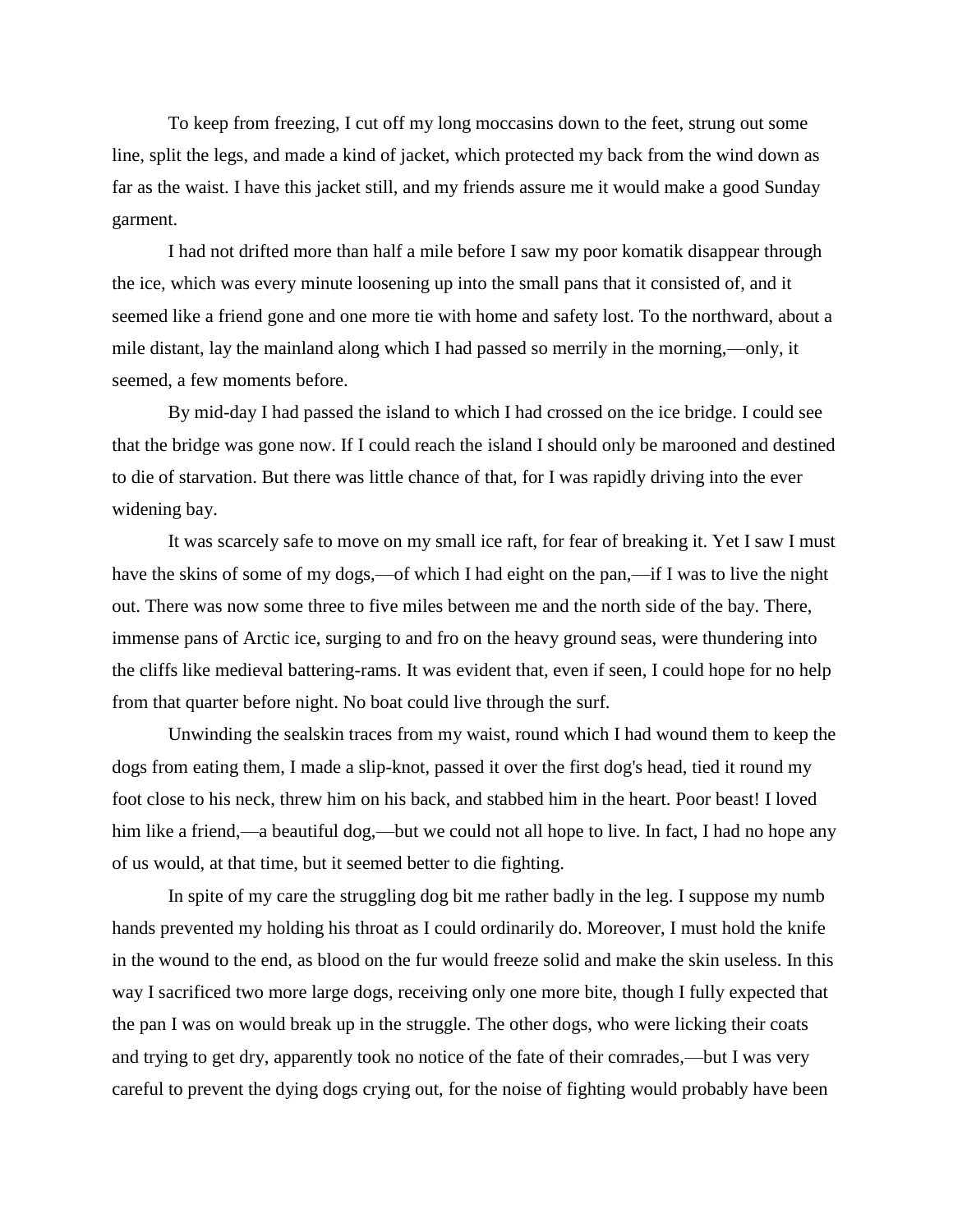followed by the rest attacking the down dog, and that was too close to me to be pleasant. A short shrift seemed to me better than a long one, and I envied the dead dogs whose troubles were over so quickly. Indeed, I came to balance in my mind whether, if once I passed into the open sea, it would not be better by far to use my faithful knife on myself than to die by inches. There seemed no hardship in the thought. I seemed fully to sympathize with the Japanese view of hara-kiri.

Working, however, saved me from philosophizing. By the time I had skinned these dogs, and with my knife and some of the harness had strung the skins together, I was ten miles on my way, and it was getting dark.

Away to the northward I could see a single light in the little village where I had slept the night before, where I had received the kindly hospitality of the simple fishermen in whose comfortable homes I have spent many a night. I could not help but think of them sitting down to tea, with no idea that there was anyone watching them, for I had told them not to expect me back for three days.

Meanwhile I had frayed out a small piece of rope into oakum, and mixed it with fat from the intestines of my dogs. Alas, my match-box, which was always chained to me, had leaked, and my matches were in pulp. Had I been able to make a light, it would have looked so unearthly out there on the sea that I felt sure they would see me. But that chance was now cut off. However, I kept the matches, hoping that I might dry them if I lived through the night. While working at the dogs, about every five minutes I would stand up and wave my hands toward the land. I had no flag, and I could not spare my shirt, for, wet as it was, it was better than nothing in that freezing wind, and, anyhow, it was already nearly dark.

Unfortunately, the coves in among the cliffs are so placed that only for a very narrow space can the people in any house see the sea. Indeed, most of them cannot see it at all, so that I could not in the least expect anyone to see me, even supposing it had been daylight.

Not daring to take any snow from the surface of my pan to break the wind with, I piled up the carcasses of my dogs. With my skin rug I could now sit down without getting soaked. During these hours I had continually taken off all my clothes, wrung them out, swung them one by one in the wind, and put on first one and then the other inside, hoping that what heat there was in my body would thus serve to dry them. In this I had been fairly successful.

My feet gave me most trouble, for they immediately got wet again because my thin moccasins were easily soaked through on the snow. I suddenly thought of the way in which the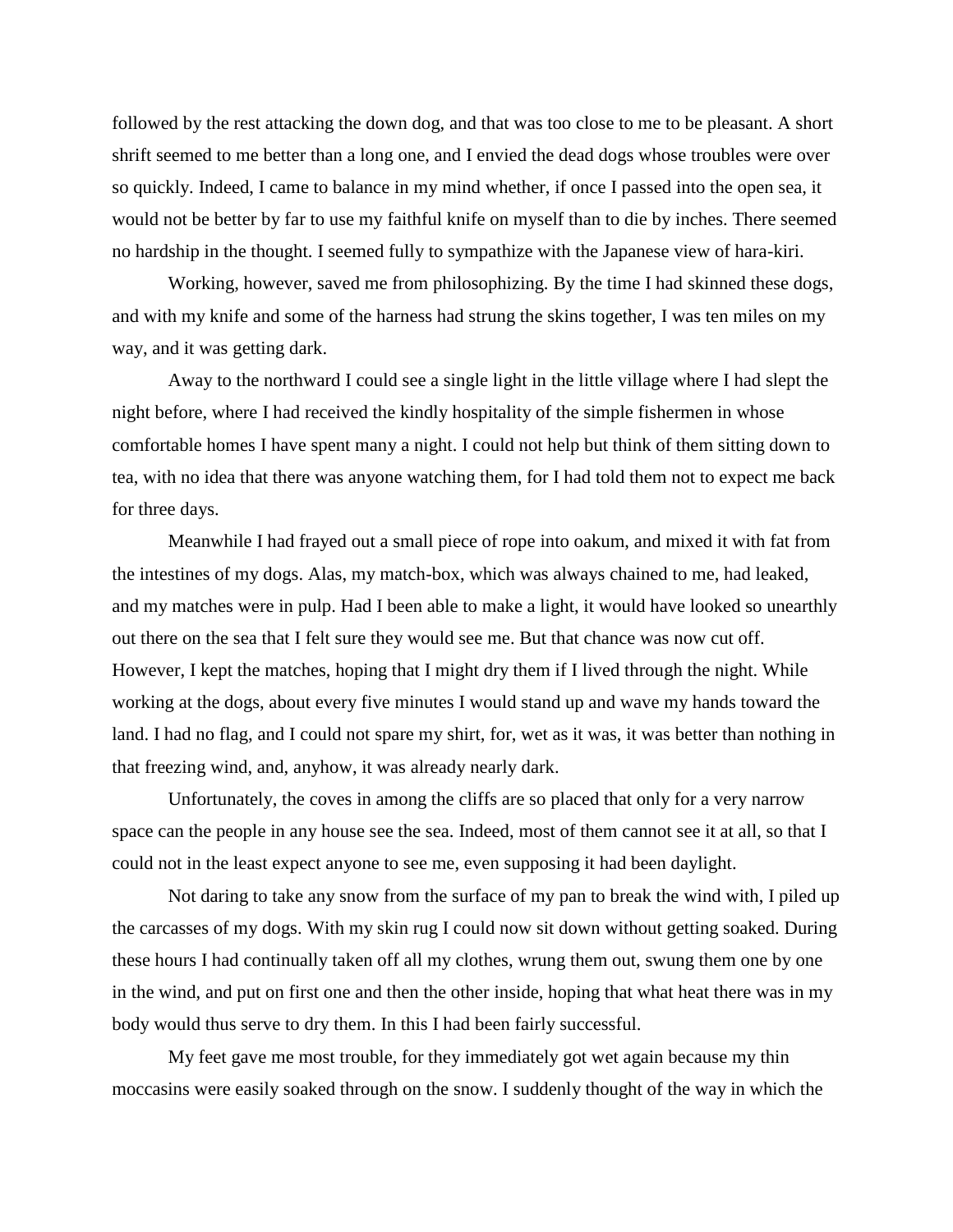Lapps who tend our reindeer manage for dry socks. They carry grass with them, which they ravel up and pad into their shoes. Into this they put their feet, and then pack the rest with more grass, tying up the top with a binder. The ropes of the harness for our dogs are carefully sewed all over with two layers of flannel in order to make them soft against the dogs' sides. So, as soon as I could sit down, I started with my trusty knife to rip up the flannel. Though my fingers were more or less frozen, I was able also to ravel out the rope, put it into my shoes, and use my wet socks inside my knickerbockers, where, though damp, they served to break the wind. Then, tying the narrow strips of flannel together, I bound up the top of the moccasins, Lapp-fashion, and carried the bandage on up over my knee, making a ragged though most excellent puttee.

As to the garments I wore, I had opened recently a box of football clothes I had not seen for twenty years. I had found my old Oxford University football running shorts and a pair of Richmond Football Club red, yellow, and black stockings, exactly as I wore them twenty years ago. These with a flannel shirt and sweater vest were now all I had left. Coat, hat, gloves, oilskins, everything else, were gone, and I stood there in that odd costume, exactly as I stood twenty years ago on a football field, reminding me of the little girl of a friend, who, when told she was dying, asked to be dressed in her Sunday frock to go to heaven in. My costume, being very light, dried all the quicker, until afternoon. Then nothing would dry anymore, everything freezing stiff. It had been an ideal costume to struggle through the slob ice. I really believe the conventional garments missionaries are supposed to affect would have been fatal.

My occupation till what seemed like midnight was unraveling rope, and with this I padded out my knickers inside, and my shirt as well, though it was a clumsy job, for I could not see what I was doing. Now, getting my largest dog, Doc, as big as a wolf and weighing ninetytwo pounds, I made him lie down, so that I could cuddle round him. I then wrapped the three skins around me, arranging them so that I could lie on one edge, while the other came just over my shoulders and head.

My own breath collecting inside the newly flayed skin must have had a soporific effect, for I was soon fast asleep. One hand I had kept warm against the curled up dog, but the other, being gloveless, had frozen, and I suddenly awoke, shivering enough, I thought, to break my fragile pan. What I took at first to be the sun was just rising, but I soon found it was the moon, and then I knew it was about half-past twelve. The dog was having an excellent time. He hadn't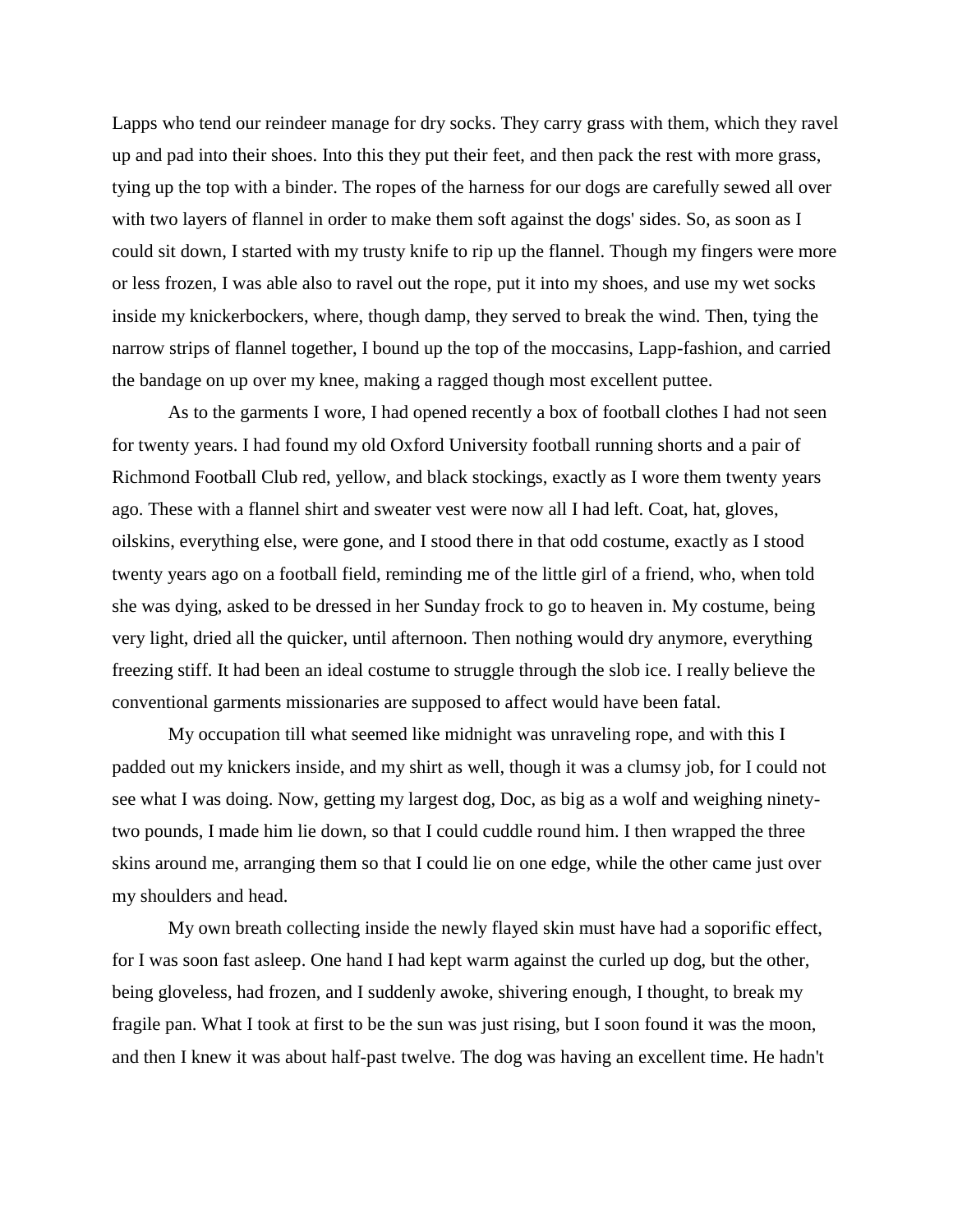been cuddled so warm all winter, and he resented my moving with low growls till he found it wasn't another dog.

The wind was steadily driving me now toward the open sea, and I could expect, short of a miracle, nothing but death out there. Somehow, one scarcely felt justified in praying for a miracle. But we have learned down here to pray for things we want, and, anyhow, just at that moment the miracle occurred. The wind fell off suddenly, and came with a light air from the southward, and then dropped stark calm. The ice was now "all abroad," which I was sorry for, for there was a big safe pan not twenty yards away from me. If I could have got on that, I might have killed my other dogs when the time came, and with their coats I could hope to hold out for two or three days more, and with the food and drink their bodies would offer me need not at least die of hunger or thirst. To tell the truth, they were so big and strong I was half afraid to tackle them with only a sheath-knife on my small and unstable raft.

But it was now freezing hard. I knew the calm water between us would form into cakes, and I had to recognize that the chance of getting near enough to escape on to it was gone. If, on the other hand, the whole bay froze solid again I had yet another possible chance. For my pan would hold together longer and I should be opposite another village, called Goose Cove, at daylight, and might possibly be seen from there. I knew that the komatiks there would be starting at daybreak over the hills for a parade of Orangemen about twenty miles away. Possibly, therefore, I might be seen as they climbed the hills. So I lay down, and went to sleep again.

It seems impossible to say how long one sleeps, but I woke with a sudden thought in my mind that I must have a flag; but again I had no pole and no flag. However, I set to work in the dark to disarticulate the legs of my dead dogs, which were now frozen stiff, and which were all that offered a chance of carrying anything like a distress signal. Cold as it was, I determined to sacrifice my shirt for that purpose with the first streak of daylight.

It took a long time in the dark to get the legs off, and when I had patiently marled them together with old harness rope and the remains of the skin traces, it was the heaviest and crookedest flag-pole it has ever been my lot to see. I had had no food from six o'clock the morning before, when I had eaten porridge and bread and butter. I had, however, a rubber band which I had been wearing instead of one of my garters, and I chewed that for twenty-four hours. It saved me from thirst and hunger, oddly enough. It was not possible to get a drink from my pan,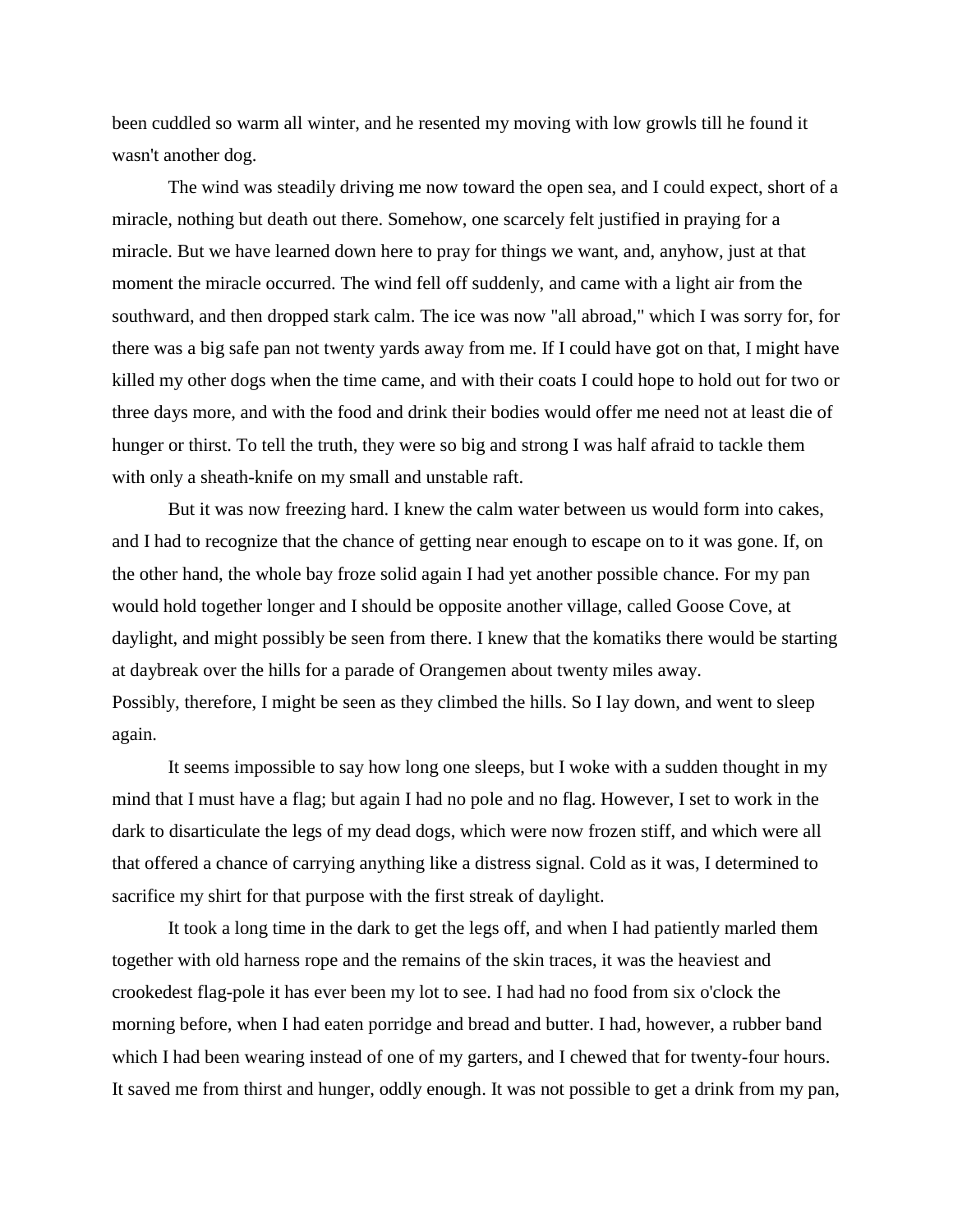for it was far too salty. But anyhow that thought did not distress me much, for as from time to time I heard the cracking and grinding of the newly formed slob, it seemed that my devoted boat must inevitably soon go to pieces.

At last the sun rose, and the time came for the sacrifice of my shirt. So I stripped, and, much to my surprise, found it not half so cold as I had anticipated. I now re-formed my dog-skins with the raw side out, so that they made a kind of coat quite rivaling Joseph's. But, with the rising of the sun, the frost came out of the joints of my dogs' legs, and the friction caused by waving it made my flag-pole almost tie itself in knots. Still, I could raise it three or four feet above my head, which was very important.

Now, however, I found that instead of being as far out at sea as I had reckoned, I had drifted back in a northwesterly direction, and was off some cliffs known as Ireland Head. Near these there was a little village looking seaward, whence I should certainly have been seen. But, as I had myself, earlier in the winter, been night-bound at this place, I had learnt there was not a single soul living there at all this winter. The people had all, as usual, migrated to the winter houses up the bay, where they get together for schooling and social purposes.

I soon found it was impossible to keep waving so heavy a flag all the time, and yet I dared not sit down, for that might be the exact moment someone would be in a position to see me from the hills. The only thing in my mind was how long I could stand up and how long go on waving that pole at the cliffs. Once or twice I thought I saw men against their snowy faces, which, I judged, were about five and a half miles from me, but they were only trees. Once, also, I thought I saw a boat approaching. A glittering object kept appearing and disappearing on the water, but it was only a small piece of ice sparkling in the sun as it rose on the surface. I think that the rocking of my cradle up and down on the waves had helped me to sleep, for I felt as well as ever I did in my life; and with the hope of a long sunny day, I felt sure I was good to last another twenty-four hours,—if my boat would hold out and not rot under the sun's rays.

Each time I sat down to rest, my big dog "Doc" came and kissed my face and then walked to the edge of the ice-pan, returning again to where I was huddled up, as if to say, "Why don't you come along? Surely it is time to start." The other dogs also were now moving about very restlessly, occasionally trying to satisfy their hunger by gnawing at the dead bodies of their brothers.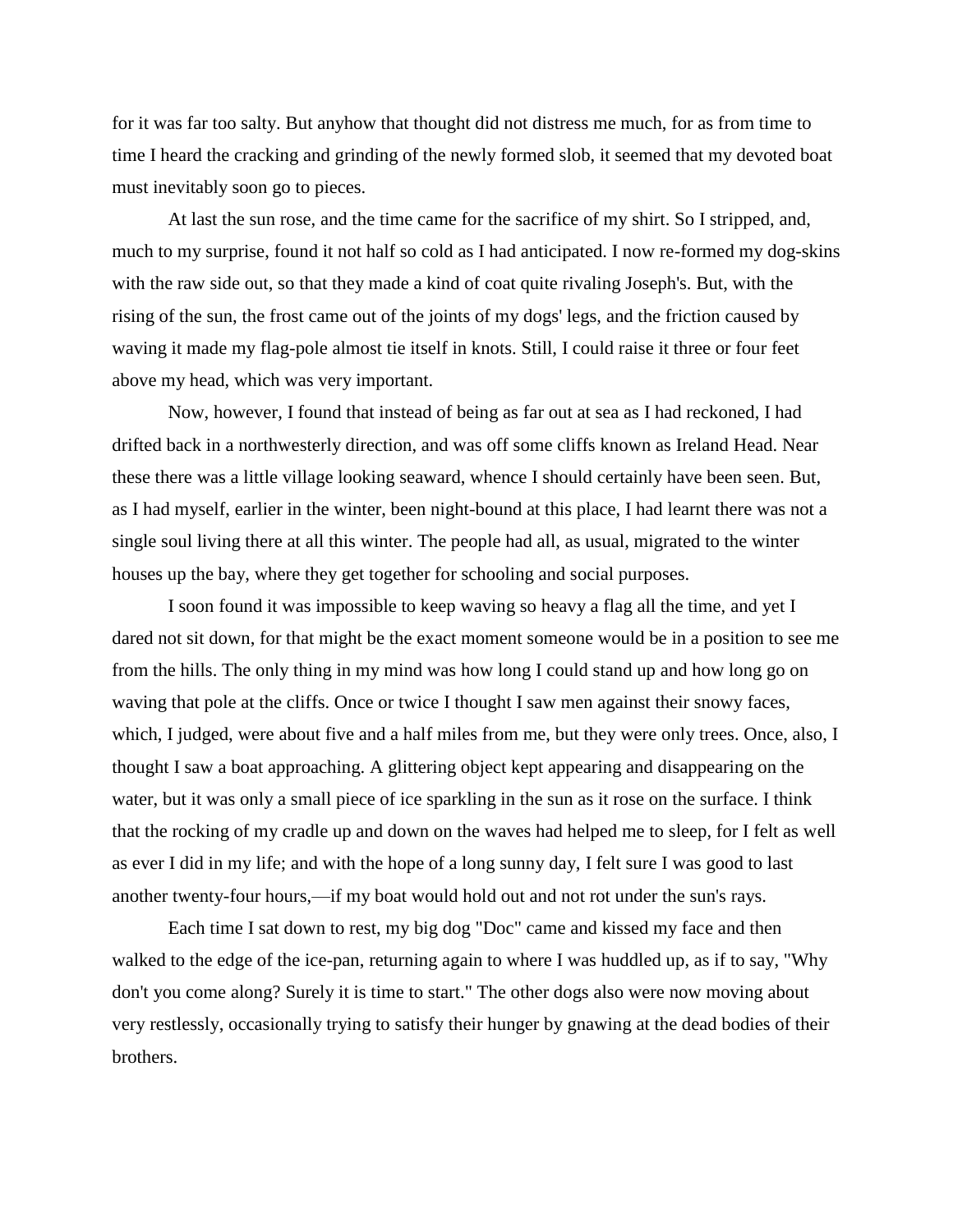I determined, at mid-day, to kill a big Eskimo dog and drink his blood, as I had read only a few days before in "Farthest North" of Dr. Nansen's doing,—that is, if I survived the battle with him. I could not help feeling, even then, my ludicrous position, and I thought, if ever I got ashore again, I should have to laugh at myself standing hour after hour waving my shirt at those lofty cliffs, which seemed to assume a kind of sardonic grin, so that I could almost imagine they were laughing at me. At times I could not help thinking of the good breakfast that my colleagues were enjoying at the back of those same cliffs, and of the snug fire and the comfortable room which we call our study.

I can honestly say that from first to last not a single sensation of fear entered my mind, even when I was struggling in the slob ice. Somehow it did not seem unnatural; I had been through the ice half a dozen times before. For the most part I felt very sleepy, and the idea was then very strong in my mind that I should soon reach the solution of the mysteries that I had been preaching about for so many years.

Only the previous night (Easter Sunday) at prayers in the cottage, we had been discussing the fact that the soul was entirely separate from the body, that Christ's idea of the body as the temple in which the soul dwells is so amply borne out by modern science. We had talked of thoughts from that admirable book, "Brain and Personality," by Dr. Thompson of New York, and also of the same subject in the light of a recent operation performed at the Johns Hopkins Hospital by Dr. Harvey Cushing. The doctor had removed from a man's brain two large cystic tumors without giving the man an anesthetic, and the patient had kept up a running conversation with him all the while the doctor's fingers were working in his brain. It had seemed such a striking proof that ourselves and our bodies are two absolutely different things.

Our eternal life has always been with me a matter of faith. It seems to me one of those problems that must always be a mystery to knowledge. But my own faith in this matter had been so untroubled that it seemed now almost natural to be leaving through this portal of death from an ice pan. In many ways, also, I could see how a death of this kind might be of value to the particular work that I am engaged in. Except for my friends, I had nothing I could think of to regret whatever. Certainly, I should like to have told them the story. But then one does not carry folios of paper in running shorts which have no pockets, and all my writing gear had gone by the board with the komatik.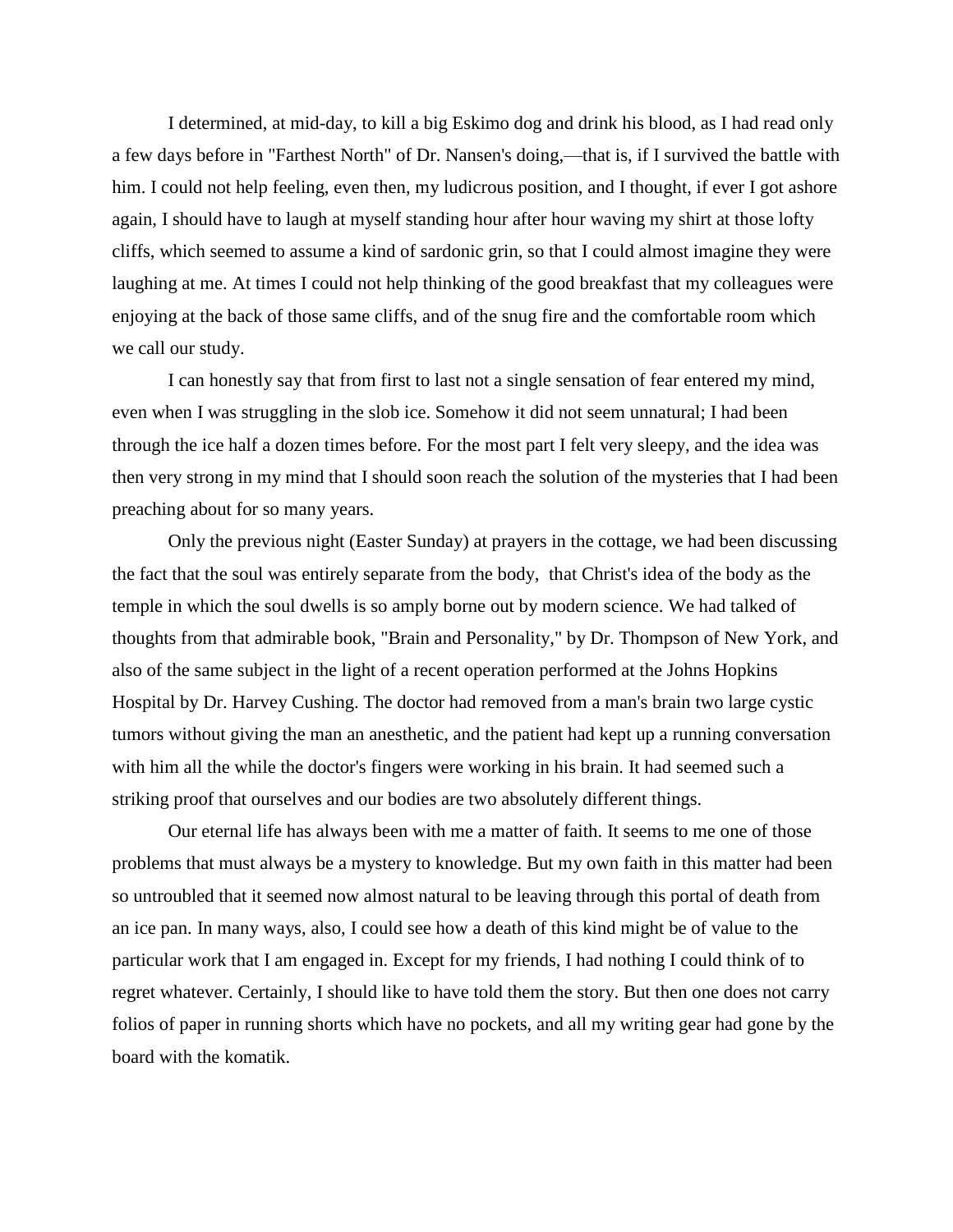I could still see a testimonial to myself some distance away in my khaki overalls, which I had left on another pan in the struggle of the night before. They seemed a kind of company, and would possibly be picked up and suggest the true story. Running through my head all the time, quite unbidden, were the words of the old hymn:—

*"My God, my Father, while I stray Far from my home on life's dark way, Oh, teach me from my heart to say, Thy will be done!"*

It is a hymn we hardly ever sing out here, and it was an unconscious memory of my boyhood days.

It was a perfect morning,—a cobalt sky, an ultramarine sea, a golden sun, an almost wasteful extravagance of crimson over hills of purest snow, which caught a reflected glow from rock and crag. Between me and the hills lay miles of rough ice and long veins of thin black slob that had formed during the night. For the foreground there was my poor, gruesome pan, bobbing up and down on the edge of the open sea, stained with blood, and littered with carcasses and débris. It was smaller than last night, and I noticed also that the new ice from the water melted under the dogs' bodies had been formed at the expense of its thickness. Five dogs, myself in colored football costume, and a bloody dogskin cloak, with a gay flannel shirt on a pole of frozen dogs' legs, completed the picture. The sun was almost hot by now, and I was conscious of a surplus of heat in my skin coat. I began to look longingly at one of my remaining dogs, for an appetite will rise even on an ice-pan, and that made me think of fire. So once again I inspected my matches. Alas! the heads were in paste, all but three or four blue-top wax ones.

These I now laid out to dry, while I searched about on my snow-pan to see if I could get a piece of transparent ice to make a burning-glass. For I was pretty sure that with all the unraveled tow I had stuffed into my leggings, and with the fat of my dogs, I could make smoke enough to be seen if only I could get a light. I had found a piece which I thought would do, and had gone back to wave my flag, which I did every two minutes, when I suddenly thought I saw again the glitter of an oar. It did not seem possible, however, for it must be remembered it was not water which lay between me and the land, but slob ice, which a mile or two inside me was very heavy. Even if people had seen me, I did not think they could get through, though I knew that the whole shore would then be trying. Moreover, there was no smoke rising on the land to give me hope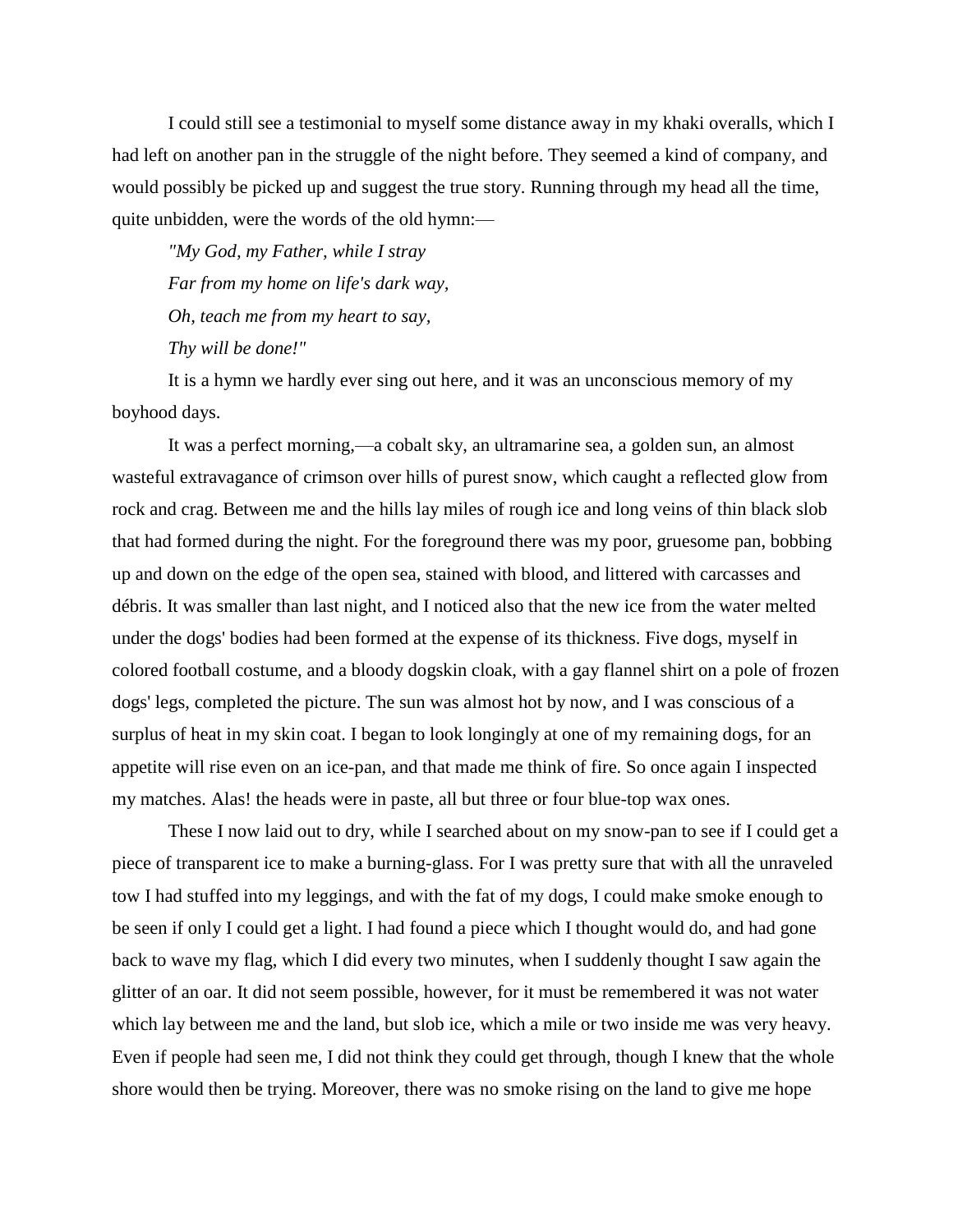that I had been seen. There had been no gun-flashes in the night, and I felt sure that, had any one seen me, there would have been a bonfire on every hill to encourage me to keep going.

So I gave it up, and went on with my work. But the next time I went back to my flag, the glitter seemed very distinct, and though it kept disappearing as it rose and fell on the surface, I kept my eyes strained upon it, for my dark spectacles had been lost, and I was partly snowblind.

I waved my flag as high as I could raise it, broadside on. At last, beside the glint of the white oar, I made out the black streak of the hull. I knew that, if the pan held on for another hour, I should be all right.

With that strange perversity of the human intellect, the first thing I thought of was what trophies I could carry with my luggage from the pan, and I pictured the dog-bone flagstaff adorning my study. (The dogs actually ate it afterwards.) I thought of preserving my ragged puttees with our collection of curiosities. I lost no time now at the burning-glass. My whole mind was devoted to making sure I should be seen, and I moved about as much as I dared on the raft, waving my sorry token aloft.

At last there could be no doubt about it: the boat was getting nearer and nearer. I could see that my rescuers were frantically waving, and, when they came within shouting distance, I heard someone cry out, "Don't get excited. Keep on the pan where you are." They were infinitely more excited than I. Already to me it seemed just as natural now to be saved as, half an hour before, it had seemed inevitable I should be lost, and had my rescuers only known, as I did, the sensation of a bath in that ice when you could not dry yourself afterwards, they need not have expected me to follow the example of the apostle Peter and throw myself into the water.

As the man in the bow leaped from the boat on to my ice raft and grasped both my hands in his, not a word was uttered. I could see in his face the strong emotions he was trying hard to force back, though in spite of himself tears trickled down his cheeks. It was the same with each of the others of my rescuers, nor was there any reason to be ashamed of them. These were not the emblems of weak sentimentality, but the evidences of the realization of the deepest and noblest emotion of which the human heart is capable, the vision that God has use for us his creatures, the sense of that supreme joy of the Christ,—the joy of unselfish service. After the hand-shake and swallowing a cup of warm tea that had been thoughtfully packed in a bottle, we hoisted in my remaining dogs and started for home. To drive the boat home there were not only five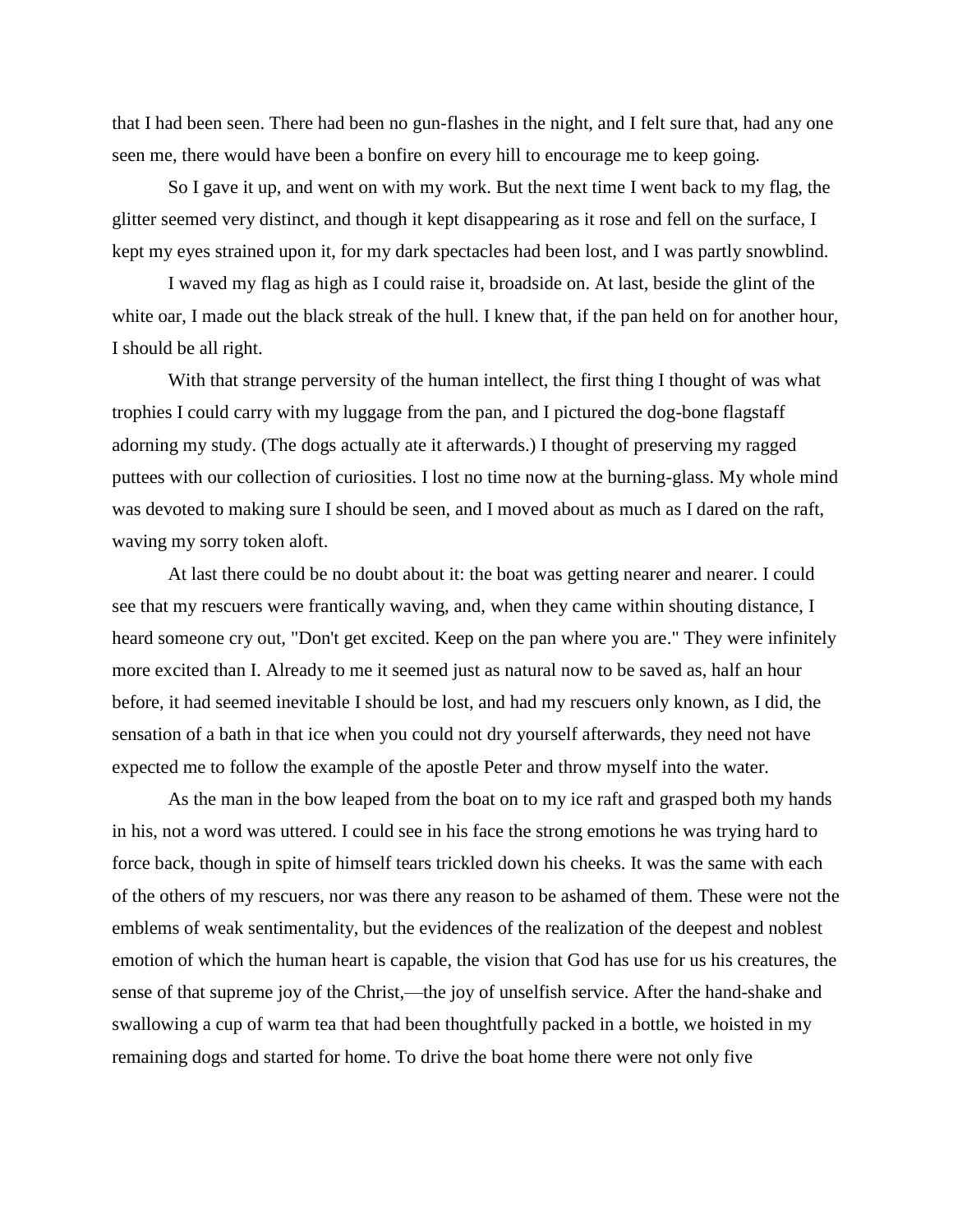Newfoundland fishermen at the oars, but five men with Newfoundland muscles in their backs, and five as brave hearts as ever beat in the bodies of human beings.

So, slowly but steadily, we forged through to the shore, now jumping out on to larger pans and forcing them apart with the oars, now hauling the boat out and dragging her over, when the jam of ice packed tightly in by the rising wind was impossible to get through otherwise.

My first question, when at last we found our tongues, was, "How ever did you happen to be out in the boat in this ice?" To my astonishment they told me that the previous night four men had been away on a long headland cutting out some dead harp seals that they had killed in the fall and left to freeze up in a rough wooden store they had built there, and that as they were leaving for home, my pan of ice had drifted out clear of Hare Island, and one of them, with his keen fisherman's eyes, had seen something unusual. They at once returned to their village, saying there was something alive drifting out to sea on the floe ice. But their report had been discredited, for the people thought that it could be only the top of some tree.

All the time I had been driving along I knew that there was one man on that coast who had a good spy-glass. He tells me he instantly got up in the midst of his supper, on hearing the news, and hurried over the cliffs to the lookout, carrying his trusty spy-glass with him. Immediately, dark as it was, he saw that without any doubt there was a man out on the ice. Indeed, he saw me wave my hands every now and again towards the shore. By a very easy process of reasoning on so uninhabited a shore, he at once knew who it was, though some of the men argued that it must be someone else. Little had I thought, as night was closing in, that away on that snowy hilltop lay a man with a telescope patiently searching those miles of ice for *me*. Hastily they rushed back to the village and at once went down to try to launch a boat, but that proved to be impossible. Miles of ice lay between them and me, the heavy sea was hurling great blocks on the landwash, and night was already falling, the wind blowing hard on shore.

The whole village was aroused, and messengers were dispatched at once along the coast, and lookouts told off to all the favorable points, so that while I considered myself a laughingstock, bowing with my flag to those unresponsive cliffs, there were really many eyes watching me. One man told me that with his glass he distinctly saw me waving the shirt flag. There was little slumber that night in the villages, and even the men told me there were few dry eyes, as they thought of the impossibility of saving me from perishing. We are not given to weeping overmuch on this shore, but there are tears that do a man honor.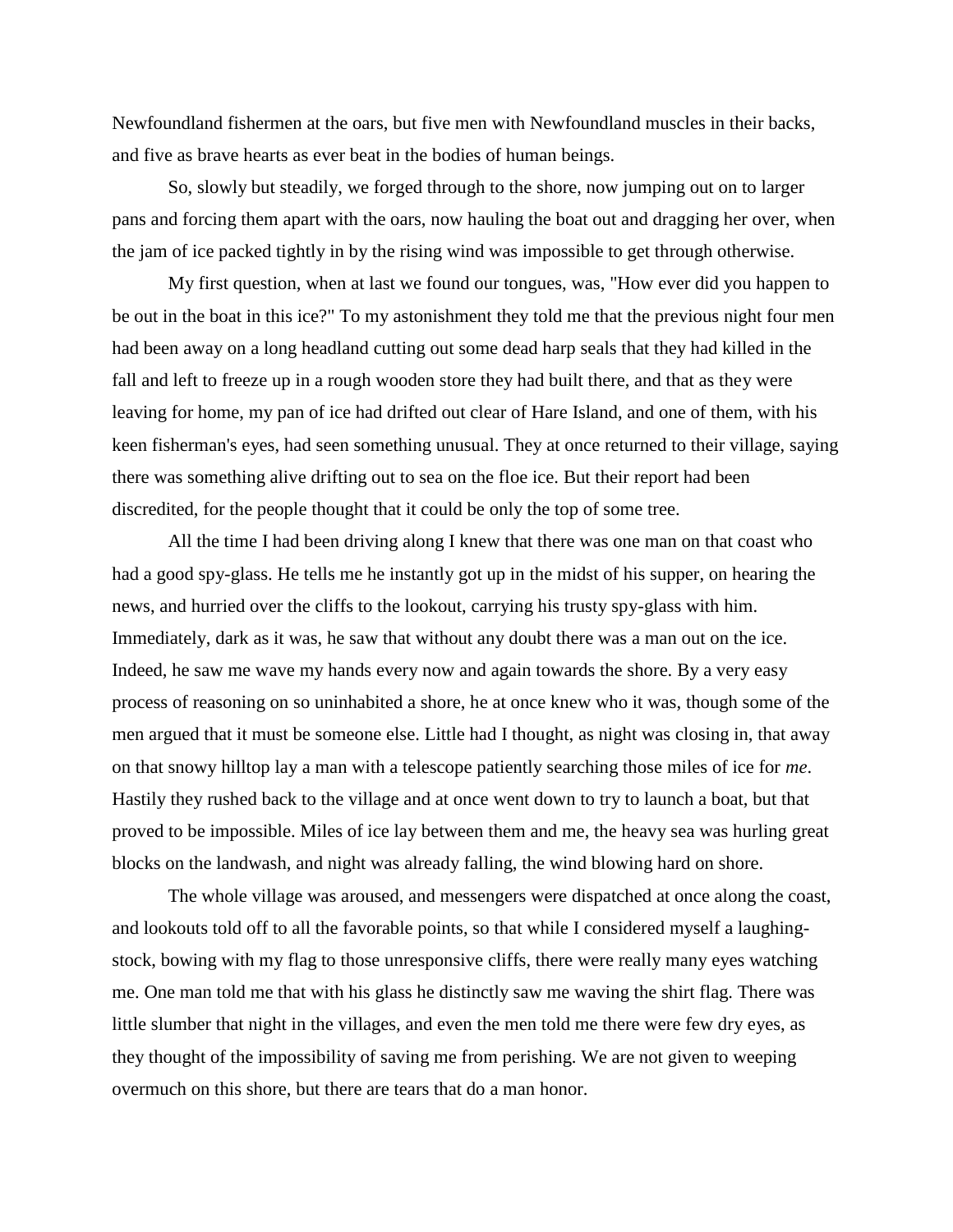Before daybreak this fine volunteer crew had been gotten together. The boat, with such a force behind it of will power, would, I believe, have gone through anything. And, after seeing the heavy breakers through which we were guided, loaded with their heavy ice battering-rams, when at last we ran through the harbor-mouth with the boat on our return, I knew well what wives and children had been thinking of when they saw their loved ones put out. Only two years ago I remember a fisherman's wife watching her husband and three sons take out a boat to bring in a stranger that was showing flags for a pilot. But the boat and its occupants have not yet come back.

Every soul in the village was on the beach as we neared the shore. Every soul was waiting to shake hands when I landed. Even with the grip that one after another gave me, some no longer trying to keep back the tears, I did not find out my hands were frost-burnt,—a fact I have not been slow to appreciate since, however. I must have been a weird sight as I stepped ashore, tied up in rags, stuffed out with oakum, wrapped in the bloody skins of dogs, with no hat, coat, or gloves besides, and only a pair of short knickers. It must have seemed to some as if it were the old man of the sea coming ashore.

But no time was wasted before a pot of tea was exactly where I wanted it to be, and some hot stew was locating itself where I had intended an hour before the blood of one of my remaining dogs should have gone.

Rigged out in the warm garments that fishermen wear, I started with a large team as hard as I could race for the hospital, for I had learnt that the news had gone over that I was lost. It was soon painfully impressed upon me that I could not much enjoy the ride, for I had to be hauled like a log up the hills, my feet being frost-burnt so that I could not walk. Had I guessed this before going into the house, I might have avoided much trouble.

It is time to bring this egotistic narrative to an end. "Jack" lies curled up by my feet while I write this short account. "Brin" is once again leading and lording it over his fellows. "Doc" and the other survivors are not forgotten, now that we have again returned to the less romantic episodes of a mission hospital life. There stands in our hallway a bronze tablet to the memory of three noble dogs, Moody, Watch, and Spy, whose lives were given for mine on the ice. In my home in England my brother has placed a duplicate tablet, and has added these words, "Not one of them is forgotten before your Father which is in heaven." And this I most fully believe to be true. The boy whose life I was intent on saving was brought to the hospital a day or two later in a